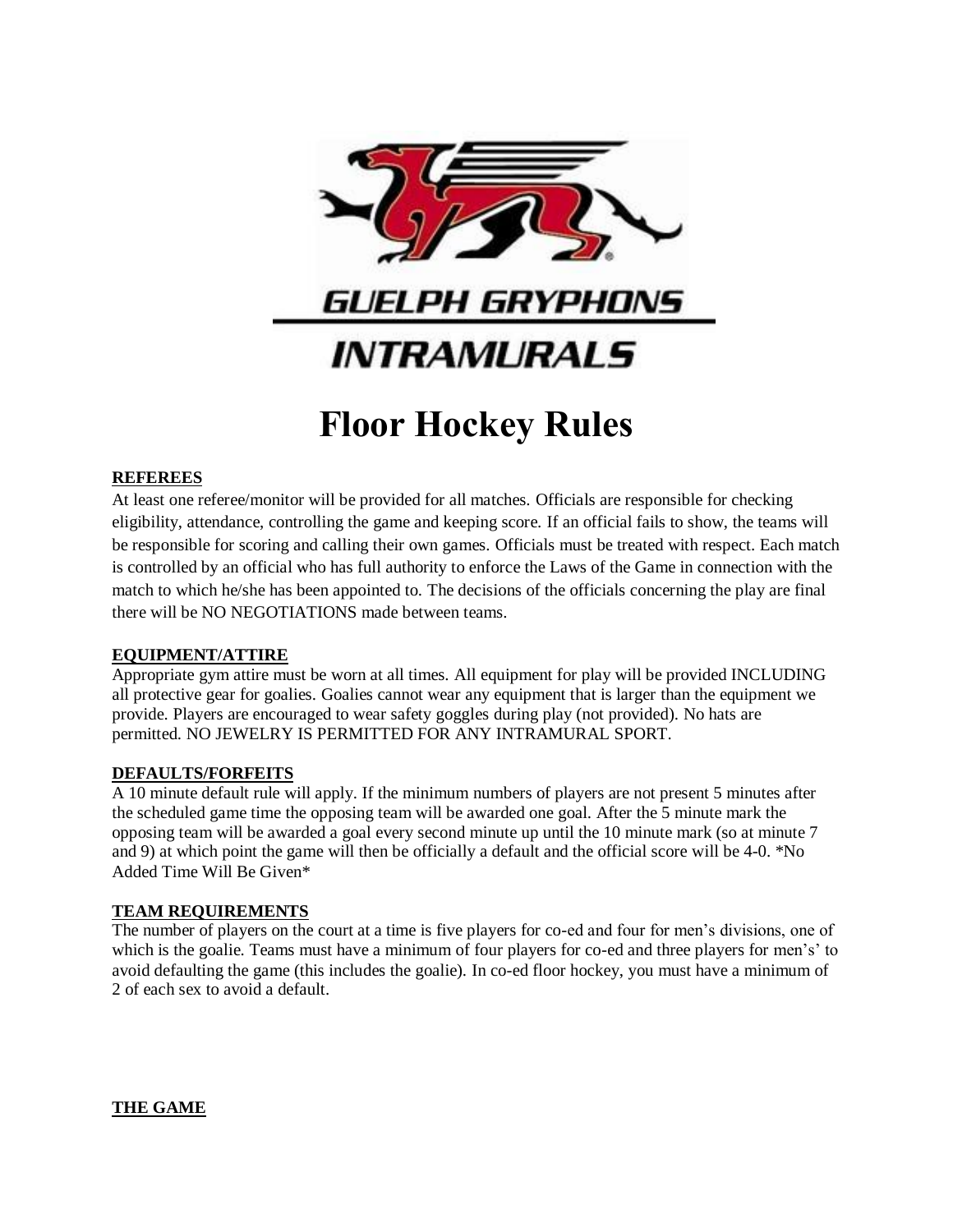Format

Each game consists of 2 x 20 minute halves, with one minute between halves and four minutes of warm up at the beginning of the game. All games, regardless of start time, will be finished no later than the scheduled time slot. Teams can switch ends after the half if they want.

The ball will be dropped in the middle of the center court at the start of the game as well as the beginning of each half, after each goal and after every penalty.

Play cannot start until the whistle is blown. Penalty for starting before the whistle is loss of possession.

There are no time outs, unless both teams and the refs are in agreement.

No overtimes will be played, regular season games will end in a tie.

The clock starts when the ball is put in play at the center circle. Play is continuous.

If a call resulting in a goal or the return of a goal is extremely close and debatable, the captain may ask the referee to debate the call with the other referee. If this occurs in the last 2 minutes of the game, the clock will be stopped.

#### General Play and Scoring

Standard rules of hockey apply at all times. Free substitution is allowed. Change of goalies can only take place during the half. Goalies cannot switch gear with another goalie during the game.

Officials may stop play for injuries of extenuating circumstances.

Players may catch the ball if it is in flight, but then must drop it from where they caught it.

Players not in the game must stand in the designated area only. These will be clearly marked.

A goal is scored anytime the ball fully crosses the goal line.

On shots where the ball is deflected off a player or equipment into the goal, the goal counts.

Goals do not count if the ball is kicked or hit with the hand or foot into the goal by the offensive team.

#### Goaltending

The goalie may use their hands, stick or glove to clear the ball from the goal.

A misconduct foul is assessed if the goalie throws the ball past the centerline. The ball must hit the ground or be touched by a player before the half line in order to be legal.

The goalie may use their stick to clear the ball any distance down the court.

The goalie may give the ball to a teammate to clear as long as they stay behind the red line. Opposing players may not cross the yellow foul line until the ball does. The goalie or player clearing the ball has 5 seconds from the time the whistle is blown to do so and these seconds must be counted out loud by the opponent before he or she crosses the foul line.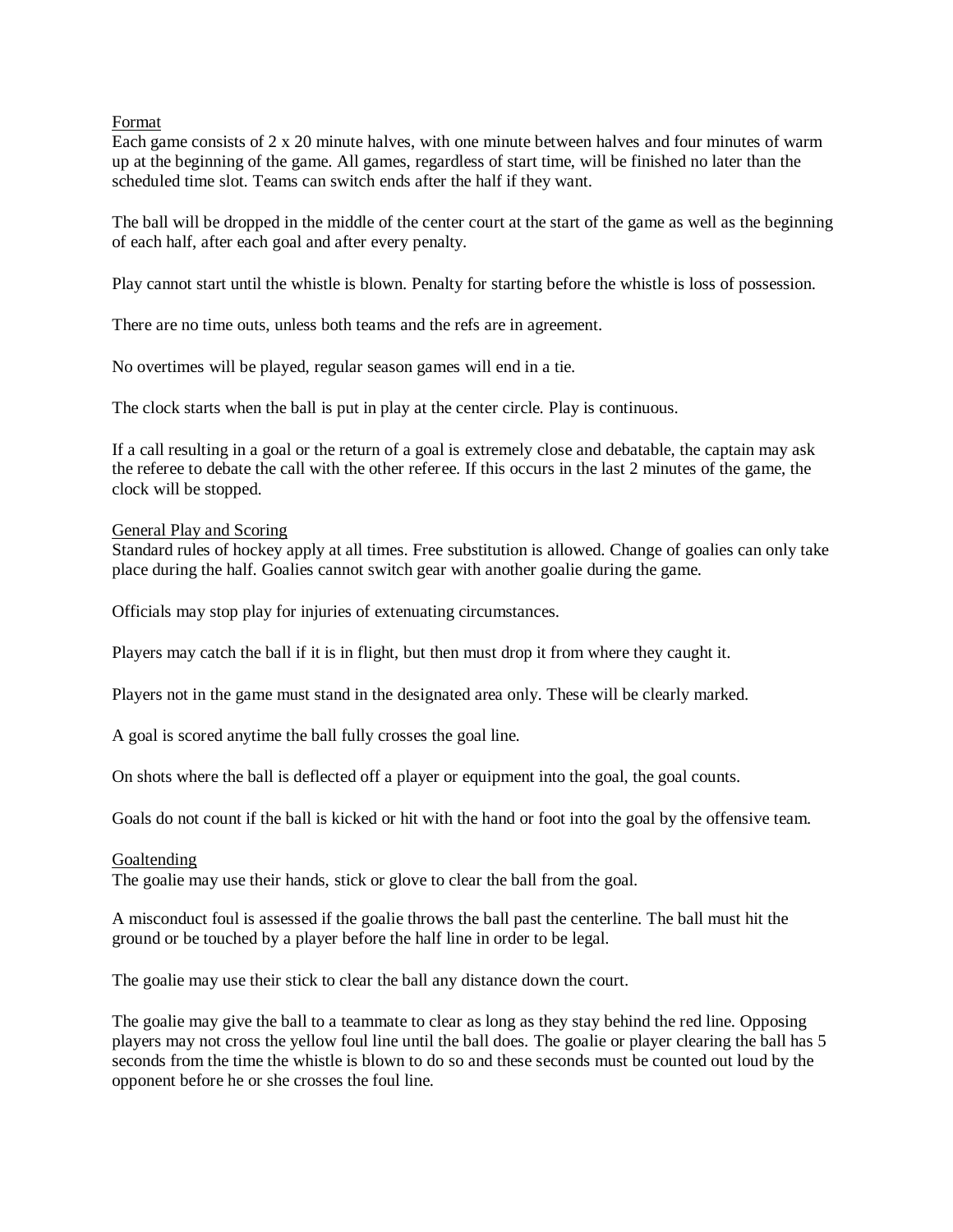Penalties

No more than two players on the same team can serve a penalty. If a third member of the same team receives a penalty, the time will not start until one of the first two penalties is served.

The captain of the team is the only member who can argue a call to the referee(s) in regards to a penalty. If another member argues, the referee has the right to issue a minor penalty

COED - If the goalie gets a penalty, a teammate of the same gender must serve the penalty

#### Minor Penalty (Two Minutes)

*NOTE : If a player gets three minor penalties in one game, they will be immediately ejected and will have to attend a protest & appeals meeting.* 

High Sticking - Any player that lifts their stick past their waist and hits another player at any point.

Holding -Any player who holds onto an opponents body and/or stick to impede their progress

Hooking - Any player who impedes the progress of the opponent by hooking any part of the opponent's body with the blade of their stick

Interference - Any player who attempts to impede the motion of an opponent not in possession of the puck, deliberately knocks a stick away or impedes the goalie around the net area

Slashing - Any player who deliberately swings their stick at an opponent, whether or not contact is made

Tripping- Any player who uses their stick, or any part of their body, under or around the feet or legs of an opponent, causing them to lose their balance

Boarding - Any player who uses any method (body check, elbow, or tripping) to throw an opponent into the boards

Elbowing - Any player who uses their elbow in any way to foul an opponent

Too Many Men - When one team has an excessive amount of players on the floor at one time (Mens: 4+,  $Coded: 5+)$ 

Un-Sportsmanlike Conduct - Any player who, in the referee's judgement, does something unsportsmanlike. This includes swearing excessively at the other team or referee, throwing the stick after a call, or any general harassment.

#### Major Penalty (Five Minutes)

Roughing - Any player who subjects an opponent to intentional and unnecessary roughness or uses excessive force to push or hit an opponent. *NOTE: If there is intent to injure, or if the players do not stop when whistle is blown, both participants will be automatically ejected from the game and will have to attend a protest and appeals meeting.*

Penalty Shot A penalty shot may be issued if: